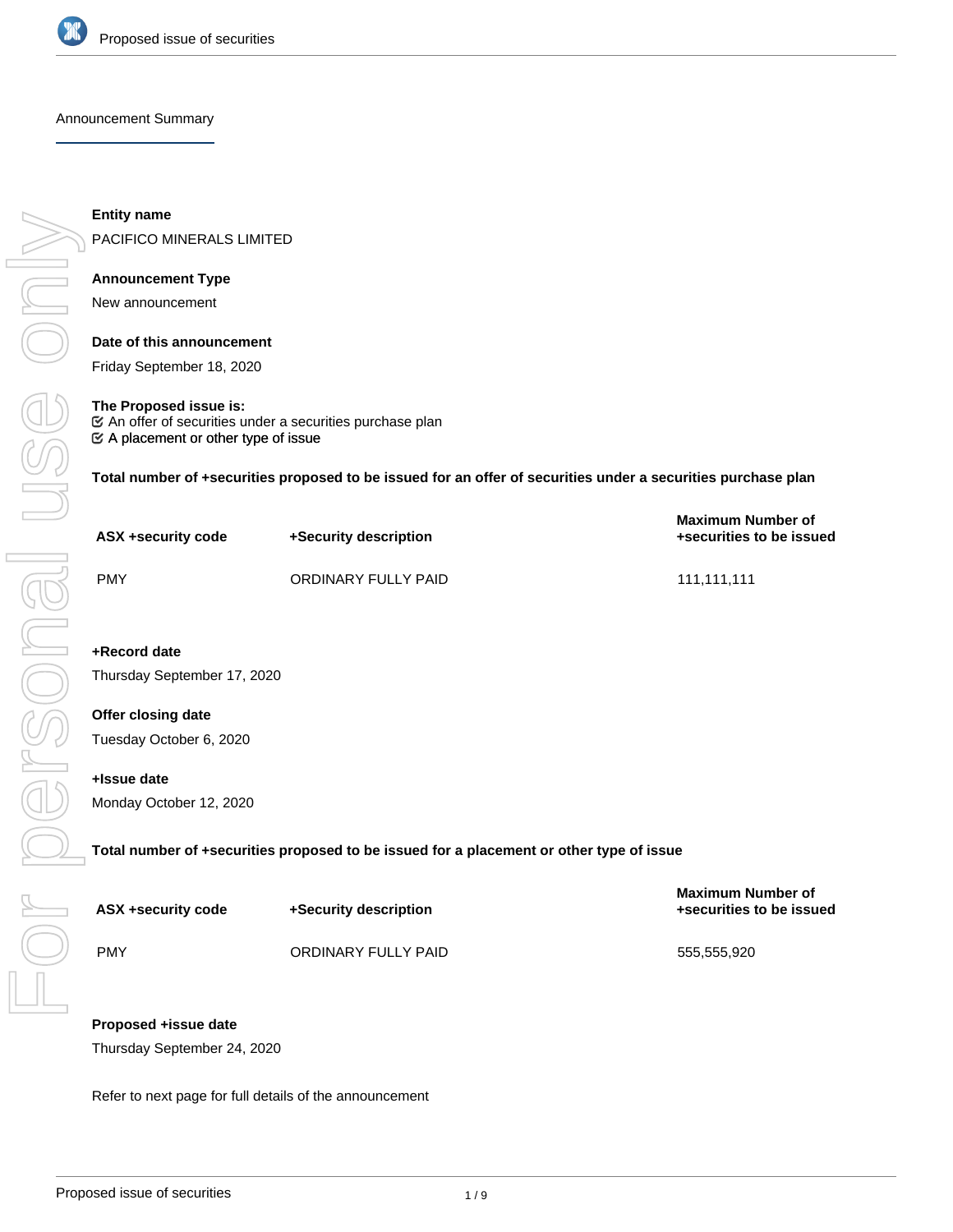

Part 1 - Entity and announcement details

## **1.1 Name of +Entity**

PACIFICO MINERALS LIMITED

We (the entity named above) give ASX the following information about a proposed issue of +securities and, if ASX agrees to +quote any of the +securities (including any rights) on a +deferred settlement basis, we agree to the matters set out in Appendix 3B of the ASX Listing Rules.

**1.2 Registered Number Type**

ABN

**Registration Number**

43107159713

**1.3 ASX issuer code**

PMY

**1.4 The announcement is** New announcement

**1.5 Date of this announcement**

Friday September 18, 2020

**1.6 The Proposed issue is:**

 $\mathfrak{S}$  A placement or other type of issue An offer of +securities under a +securities purchase plan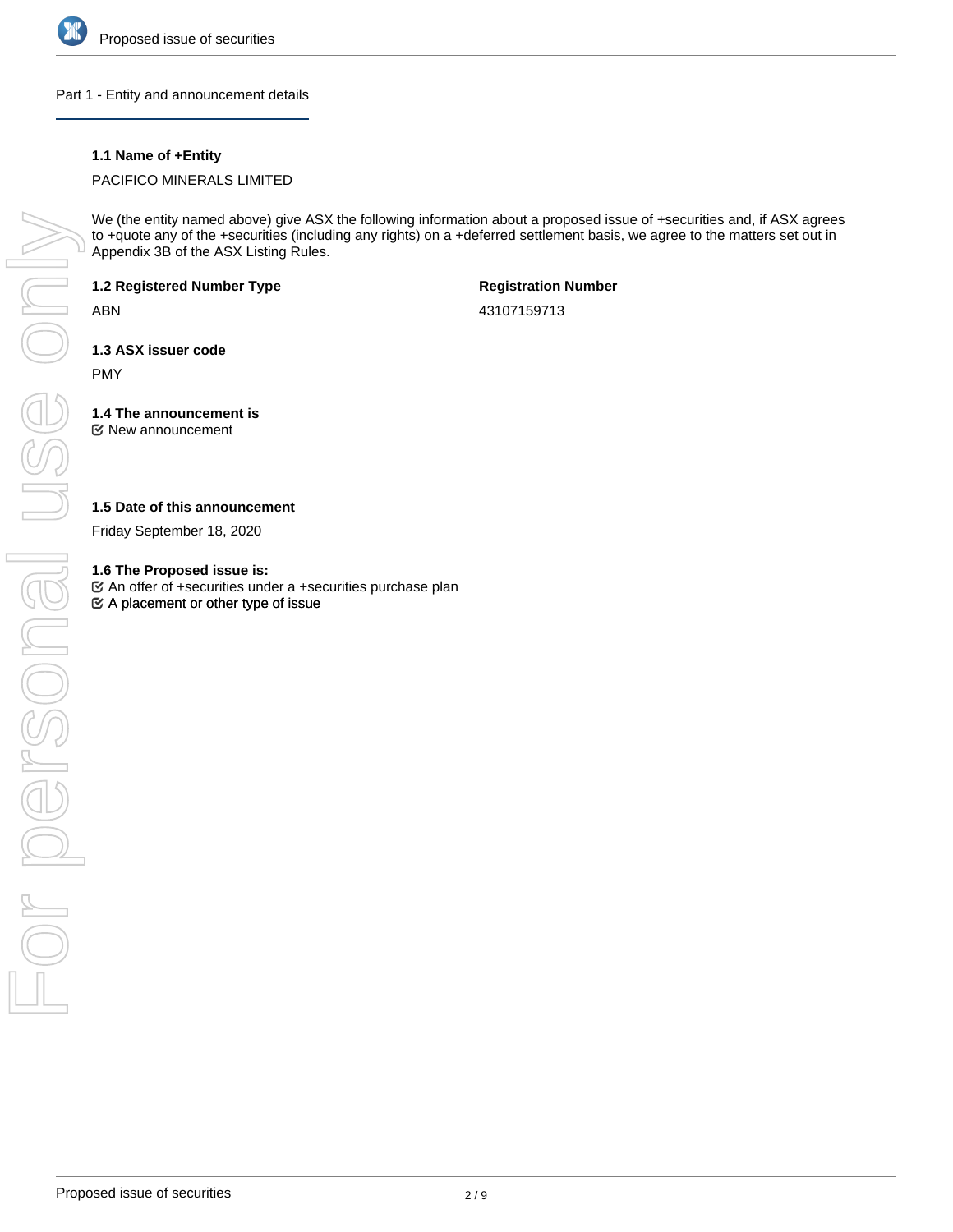

Part 4 - Details of proposed offer under securities purchase plan

Part 4A - Conditions

**4A.1 - Are any of the following approvals required for the offer of +securities under the +securities purchase plan issue to be unconditional?**

- **+Security holder approval**
- **Court approval**
- **Lodgement of court order with +ASIC**
- **ACCC approval**
- **FIRB approval**
- **Another approval/condition external to the entity**

No

Part 4B - Offer details

**Class or classes of +securities that will participate in the proposed issue and class or classes of +securities proposed to be issued**

**ASX +security code and description**

PMY : ORDINARY FULLY PAID

**Will the proposed issue of this +security include an offer of attaching +securities?** No

Details of +securities proposed to be issued

**ASX +security code and description**

PMY : ORDINARY FULLY PAID

**Maximum total number of those +securities that could be issued if all offers under the +securities purchase plan are accepted**

111,111,111

**Will the offer be conditional on applications for a minimum number of +securities being received or a minimum amount being raised (i.e. a minimum subscription condition)?** Yes

**Describe the minimum subscription condition**

0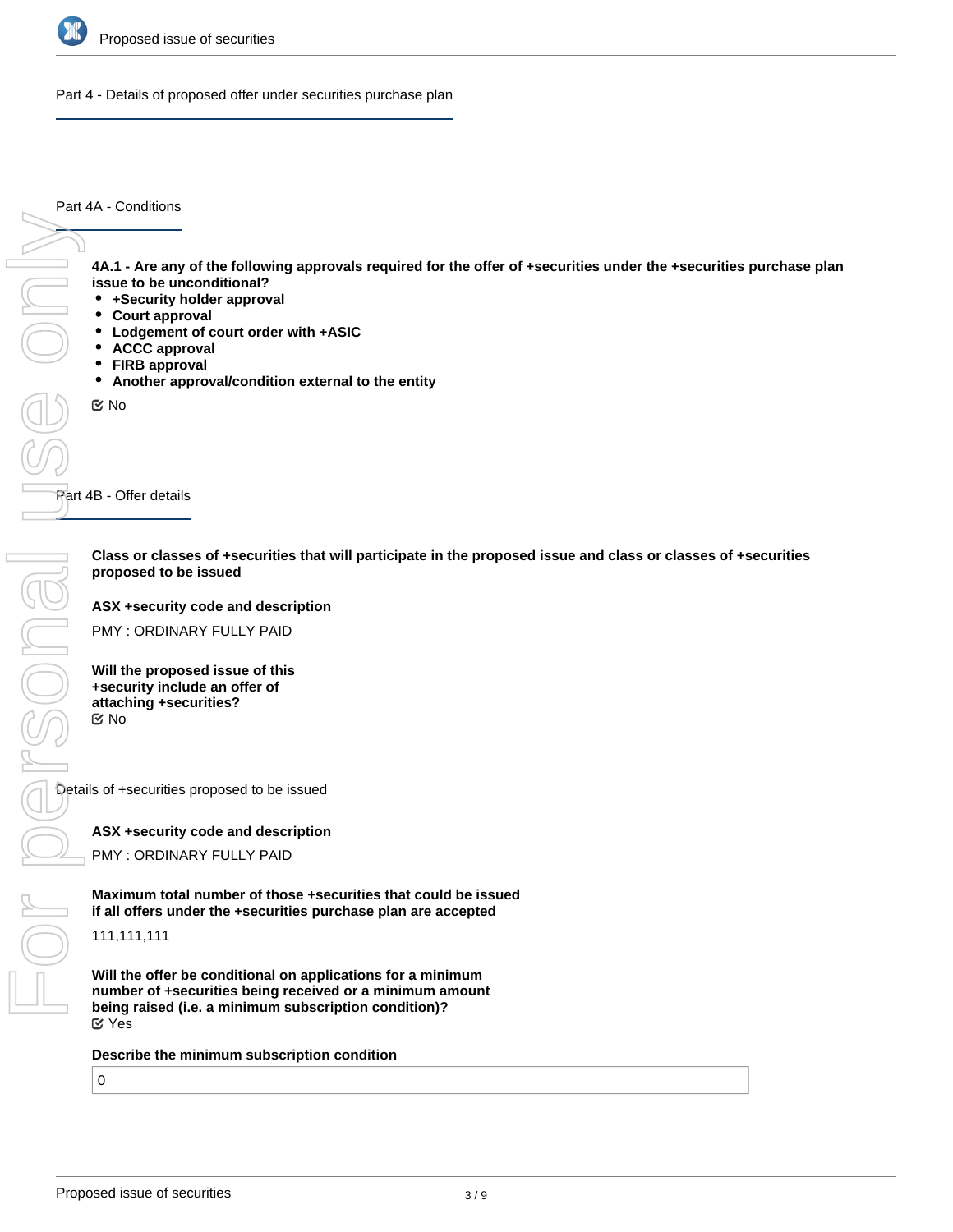

**Will the offer be conditional on applications for a maximum number of +securities being received or a maximum amount being raised (i.e. a maximum subscription condition)?** Yes

### **Describe the maximum subscription condition**

111,111,111

**Will individual security holders be required to accept the offer for a minimum number or value of +securities (i.e. a minimum acceptance condition)?** Yes

**Is the minimum acceptance unit based or dollar based?**  $\mathfrak S$  Dollar based (\$)

**Please enter the minimum acceptance value**

\$ 5,000

**Will individual security holders be limited to accepting the offer for a maximum number or value of +securities (i.e. a maximum acceptance condition)?** Yes

**Is the maximum acceptance unit based or dollar based?**  $\mathfrak{C}$  Dollar based (\$)

### **Please enter the maximum acceptance value**

\$ 30,000

### **Describe all the applicable parcels available for this offer in number of securities or dollar value**

\$5,000,\$15,000,\$20,000,\$30,000

### **Offer price details**

### **Has the offer price been determined?**

Yes

| In what currency will the offer | What is the offer price per |
|---------------------------------|-----------------------------|
| be made?                        | +security?                  |
| AUD - Australian Dollar         | AUD 0.01800                 |

### **Oversubscription & Scale back details**

### **Will a scale back be applied if the offer is over-subscribed?** Yes

### **Describe the scale back arrangements**

Directors at their sole discretion will determine how to apply the scale back should one be needed. Factors that may be considered are size of shareholdings at the record date and total applications received from Eligible Shareholders . The SPP will be capped at \$2 Million.

# **Will these +securities rank equally in all respects from their issue date with the existing issued +securities in that class?**

Yes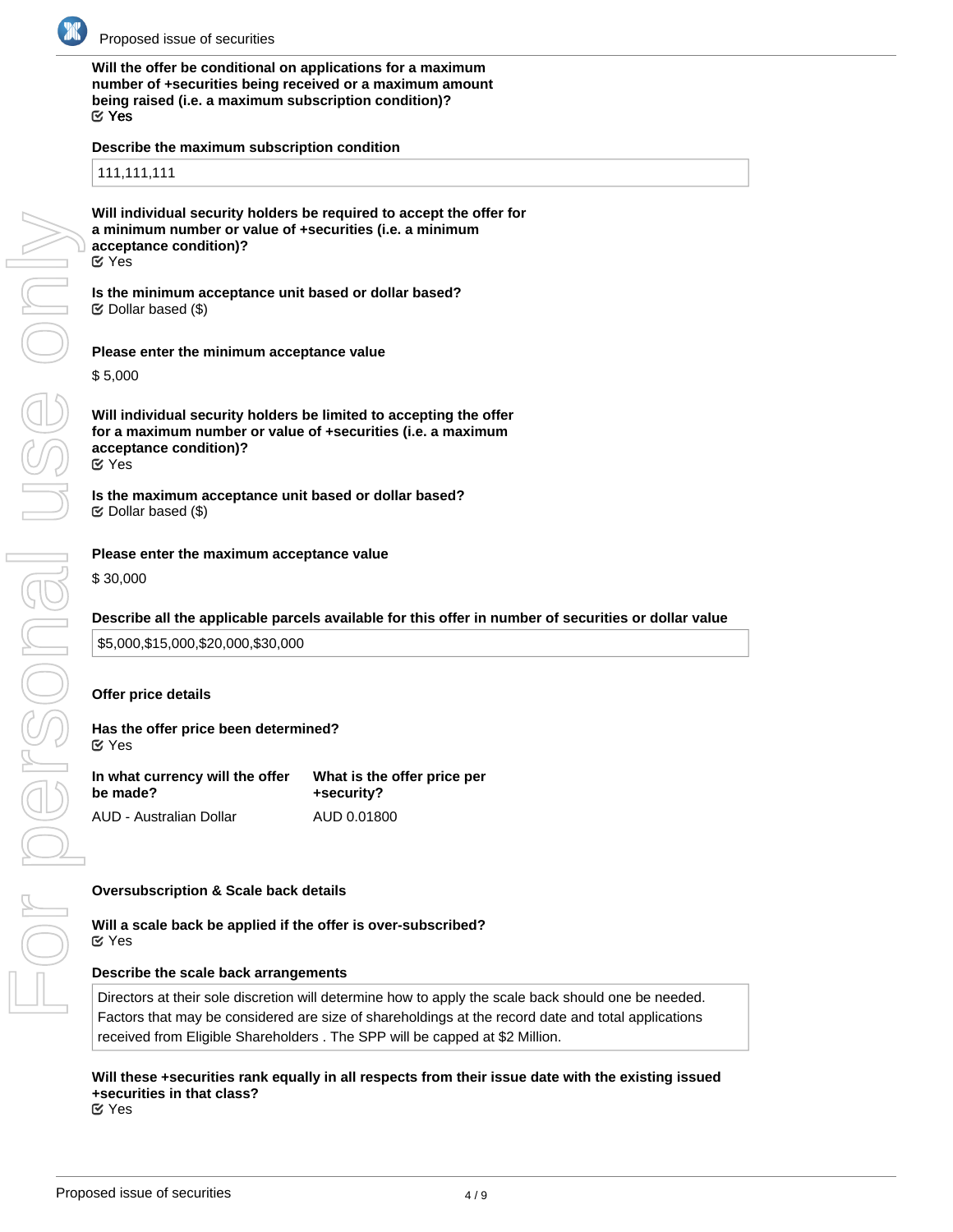

### Part 4C - Timetable

**4C.1 Date of announcement of +security purchase plan**

Friday September 18, 2020

## **4C.2 +Record date**

Thursday September 17, 2020

## **4C.3 Date on which offer documents will be made available to investors**

Friday September 25, 2020

### **4C.4 Offer open date**

Friday September 25, 2020

### **4C.5 Offer closing date**

Tuesday October 6, 2020

## **4C.6 Announcement of results**

Friday October 9, 2020

### **4C.7 +Issue date**

Monday October 12, 2020

### Part 4D - Listing Rule requirements

**4D.1 Does the offer under the +securities purchase plan meet all of the requirements of listing rule 7.2 exception 5 or do you have a waiver from those requirements?** Yes

Part 4E - Fees and expenses

**4E.1 Will there be a lead manager or broker to the proposed offer?** No

**4E.2 Is the proposed offer to be underwritten?** No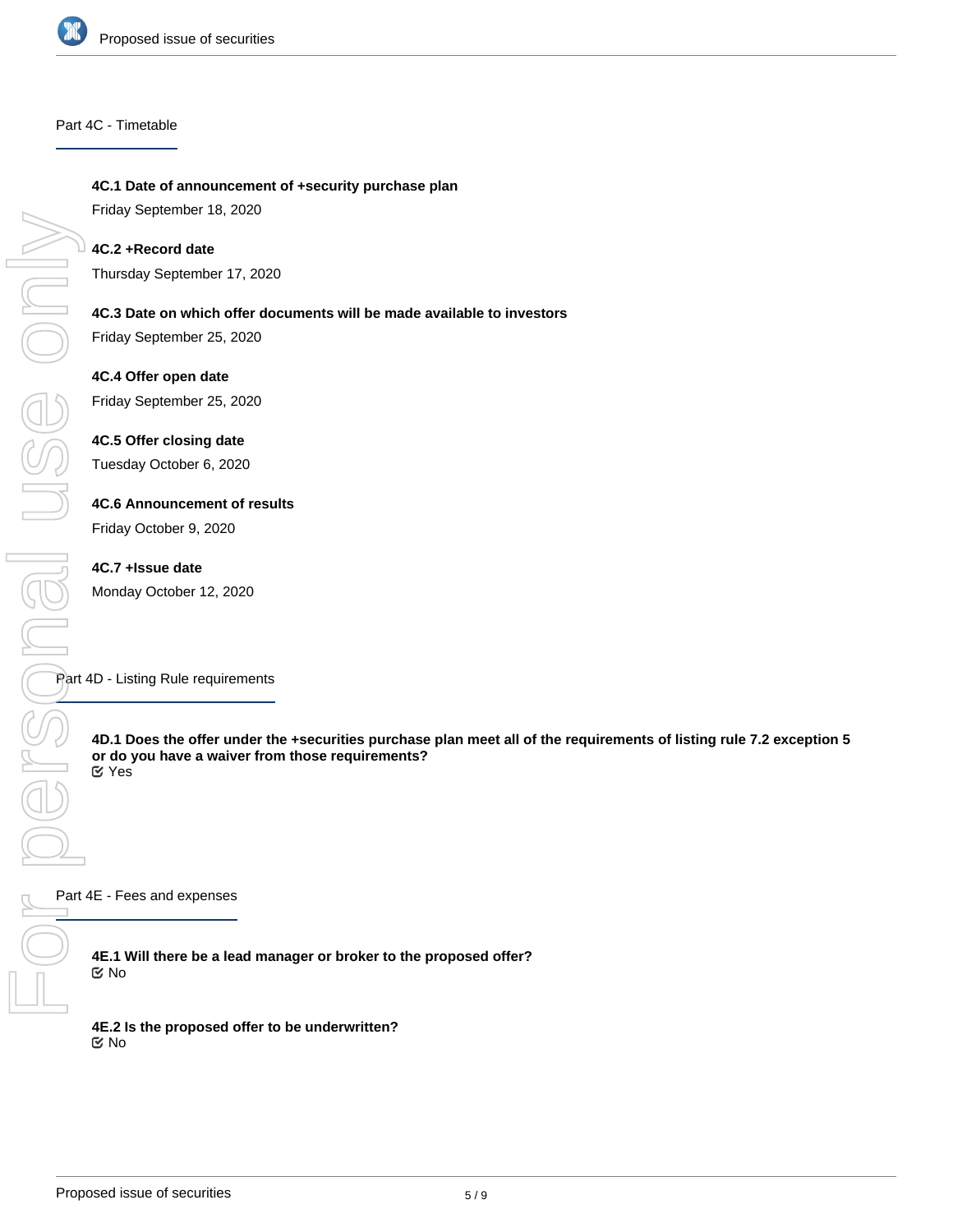

**4E.3 Will brokers who lodge acceptances or renunciations on behalf of eligible +security holders be paid a handling fee or commission?**

No

### **4E.4 Details of any other material fees or costs to be incurred by the entity in connection with the proposed offer**

Part 4F - Further Information

### **4F.01 The purpose(s) for which the entity intends to use the cash raised by the proposed issue**

The Company will utilise the proceeds of the Offer to complete the Sorby Hills Definitive Feasibility Study ("DFS"), exploration, bring on additional personnel and general working capital Requirements.

**4F.1 Will the entity be changing its dividend/distribution policy if the proposed offer is successful?** No

**4F.2 Countries in which the entity has +security holders who will not be eligible to accept the proposed offer**

### **4F.3 URL on the entity's website where investors can download information about the proposed offer**

<http://www.pacificominerals.com.au/index.php/en/investors/asx-announcements>

**4F.4 Any other information the entity wishes to provide about the proposed offer**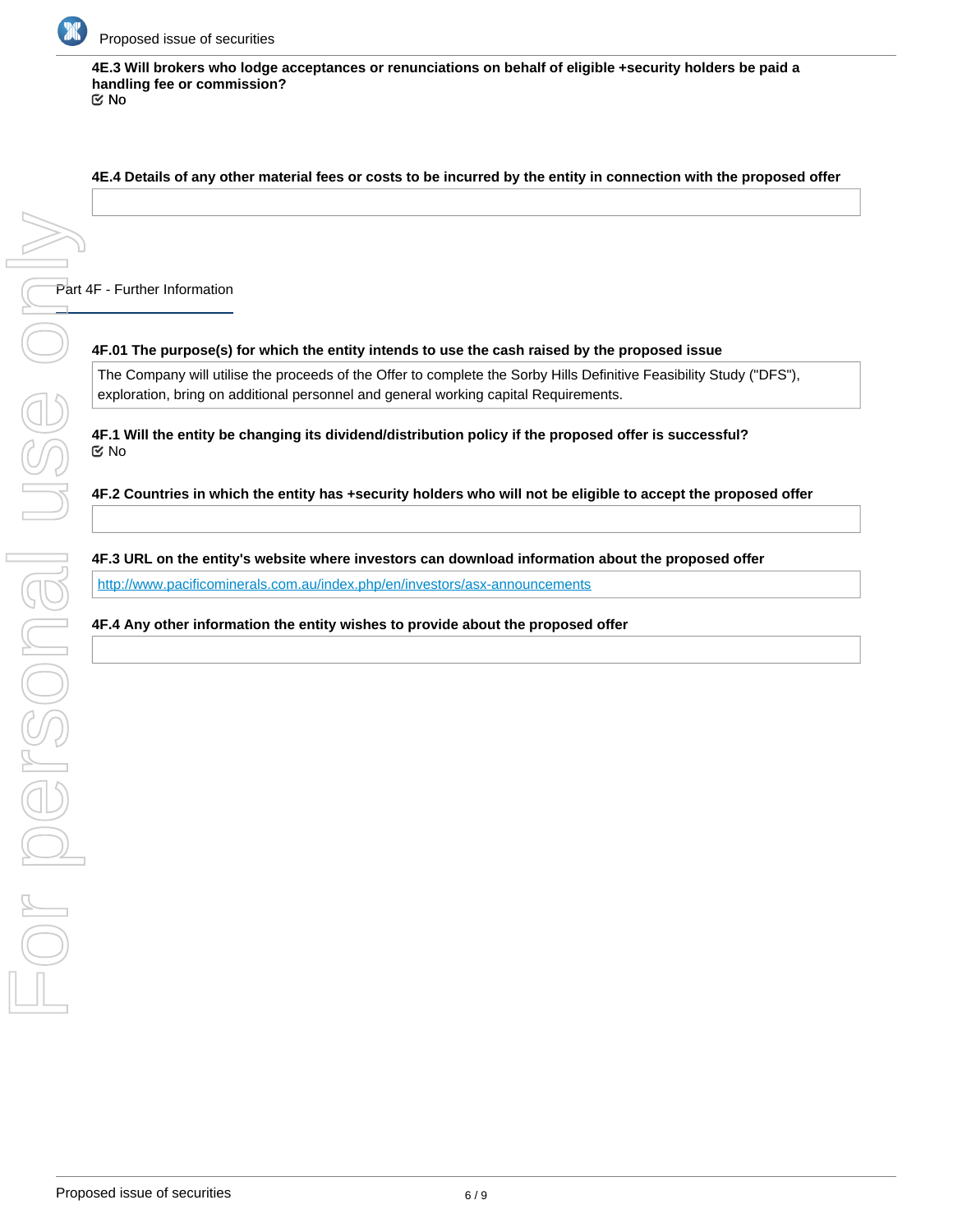

Part 7 - Details of proposed placement or other issue

Part 7A - Conditions

**7A.1 - Are any of the following approvals required for the placement or other type of issue?**

- **+Security holder approval**
- $\bullet$ **Court approval**
- $\bullet$ **Lodgement of court order with +ASIC**
- $\bullet$ **ACCC approval**
- $\bullet$ **FIRB approval**
- **Another approval/condition external to the entity**

No

Part 7B - Issue details For personal use only

**Is the proposed security a 'New class' (+securities in a class that is not yet quoted or recorded by ASX) or an 'Existing class' (additional securities in a class that is already quoted or recorded by ASX)?** Existing class

**Will the proposed issue of this +security include an offer of attaching +securities?** No

Details of +securities proposed to be issued

### **ASX +security code and description**

PMY : ORDINARY FULLY PAID

### **Number of +securities proposed to be issued**

555,555,920

### **Offer price details**

**Are the +securities proposed to be issued being issued for a cash consideration?** Yes

**In what currency is the cash consideration being paid?**

**What is the issue price per +security?** AUD 0.01800

AUD - Australian Dollar

**Will these +securities rank equally in all respects from their issue date with the existing issued +securities in that class?** Yes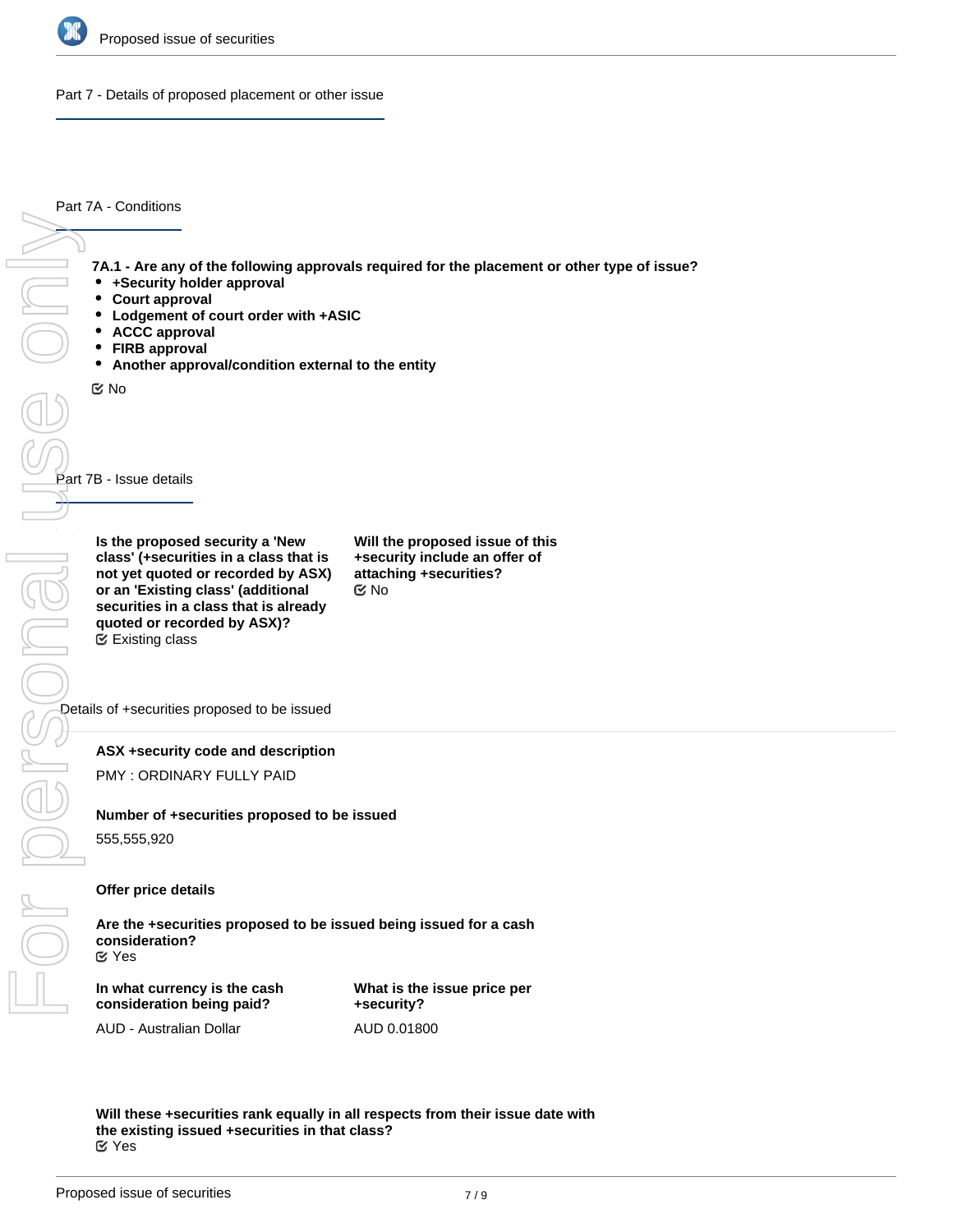

Part 7C - Timetable

**7C.1 Proposed +issue date**

Thursday September 24, 2020

Part 7D - Listing Rule requirements

**7D.1 Has the entity obtained, or is it obtaining, +security holder approval for the entire issue under listing rule 7.1?** No

**7D.1b Are any of the +securities proposed to be issued without +security holder approval using the entity's 15% placement capacity under listing rule 7.1?** Yes

**7D.1b ( i ) How many +securities are proposed to be issued without security holder approval using the entity's 15% placement capacity under listing rule 7.1?**

436,076,072

**7D.1c Are any of the +securities proposed to be issued without +security holder approval using the entity's additional 10% placement capacity under listing rule 7.1A (if applicable)?** Yes

**7D.1c ( i ) How many +securities are proposed to be issued without +security holder approval using the entity's additional 10% placement capacity under listing rule 7.1A?**

119,479,848

**7D.2 Is a party referred to in listing rule 10.11 participating in the proposed issue?** No

**7D.3 Will any of the +securities to be issued be +restricted securities for the purposes of the listing rules?** No

**7D.4 Will any of the +securities to be issued be subject to +voluntary escrow?** No

Part 7E - Fees and expenses

**7E.1 Will there be a lead manager or broker to the proposed issue?**

Yes

**7E.1a Who is the lead manager/broker?**

The Joint Lead Managers for the Placement are Euroz Securities Limited and Shaw and Partners